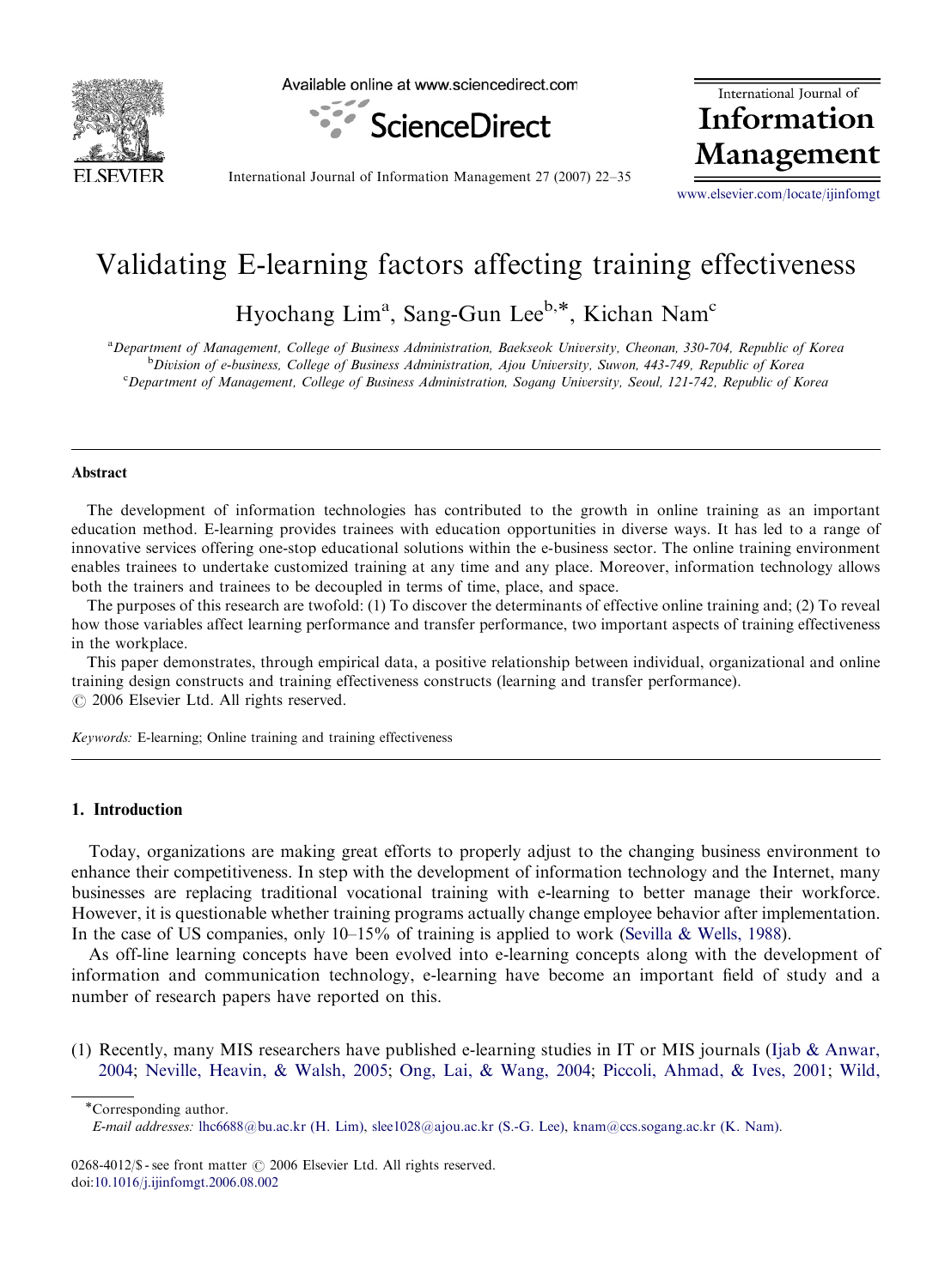[Griggs,](#page-12-0) & [Downing, 2002;](#page-12-0) [Zhang & Zhou, 2003](#page-12-0)). Specifically, study on e-learning effectiveness becomes one of popular themes and many studies are found since 2004 ([Cappel & Hayen, 2004](#page-11-0); [Dougla](#page-11-0) & [Van Der](#page-11-0) [Vyver, 2004](#page-11-0); [Zhang, Zhou, Briggs,](#page-12-0) & [Nunamaker, 2006\)](#page-12-0). Under the e-learning context, these studies focus on the specific variables that have been developed through the past e-learning research trend. Our study differentiates from existing literatures by including variables found to be important in off-line training program and other conditional variables as well as e-learning specific variables.

(2) For the theoretical background, our study refers to previous studies on the connection between learning and technologies [\(Chau & Wang, 2000;](#page-11-0) [Parikh & Verma, 2002\)](#page-12-0) and distance learning as a form of e-learning ([Kodama, 2001](#page-12-0); [Theakston, 1999](#page-12-0)) published in International Journal of Information Management.

This study seeks to demonstrate the factors of a training system that enhance efficacy of corporate etraining. By reviewing design factors that affect traditional offline training, and defining factors affecting online training, we seek to identify their effects on learning performance and transfer performance.

## 2. Literature review and hypotheses

## 2.1. Designing factors of training programs

A review of related research led to identification of five dimensions which affect efficacy of online training: the trainee, training content, level of communication between trainer and trainee, ease of use of online website resources, and the organizational environment. These dimensions are based on motivation theory ([Compeau](#page-11-0) & [Higgins, 1995](#page-11-0); [Hicks & Klimoski, 1987\)](#page-11-0), media richness theory [\(Daft & Lengel, 1986\)](#page-11-0), technology acceptance theory ([Davis, 1989](#page-11-0)), and institutional theory [\(Orlikowski, 1992](#page-12-0)).

#### 2.1.1. Trainees

In a training environment, motivation is defined as ''the degree to which the learner is willing to make efforts to improve his or her performance of training and work'' ([Robinson, 1985\)](#page-12-0) or the ''special desire of participants to learn the contents of the training program'' ([Noe](#page-12-0) & [Schmitt, 1986](#page-12-0)).

In the study by [Mathieu, Tannenbaum, and Salas \(1992\)](#page-12-0), trainees showed more positive emotional responses when they had higher motivation. This was found to be proportionately related to improvement of work performance after the training. Another factor is appropriate selection and enabling of trainee's participation. In other words, allowing those who will be trained to select and participate in proper training programs. Trainability is determined by the trainees' level of ability and motivation for learning [\(DeSimone](#page-11-0) & [Harris, 1998\)](#page-11-0). The importance of learning motivation is expected to be the same in online education situations as well.

Computer self-efficacy is an important trainee characteristic for e-training situations [\(Chau](#page-11-0) & [Wang, 2000](#page-11-0)). [Compeau and Higgins \(1995\)](#page-11-0) indicated that a person's self-efficacy regarding computers significantly affects the user's expectations and performance. [Hill, Smith, and Mann \(1987\)](#page-11-0) found that college students' computer self-efficacy affects their decision to use computers. Other research has dealt with how self-efficacy affects training effectiveness under various circumstances such as computer software learning [\(Gist, Shwoerer,](#page-11-0) & [Rosen, 1989\)](#page-11-0), interpersonal skills training [\(Gist, Stevens, & Bavetta, 1991\)](#page-11-0), military training program ([Eden](#page-11-0) & [Ravid, 1982\)](#page-11-0), and homepage design training course [\(Chau & Wang, 2000](#page-11-0)).

This research intends to verify the relationships between trainees' learning motivation and computer selfefficacy and the effectiveness of e-learning. The associated hypotheses are:

H1: The higher the trainee's motivation for online training, the higher their learning effectiveness.

H1-1: The higher the trainee's motivation for online training, the higher their learning performance.

H1-2: The higher the trainee's motivation for online training, the higher their transfer performance.

H2: The higher the trainee's computer self-efficacy regarding online training, the higher their learning effectiveness.

H2-1: The higher the trainee's computer self-efficacy regarding online training, the higher their learning performance.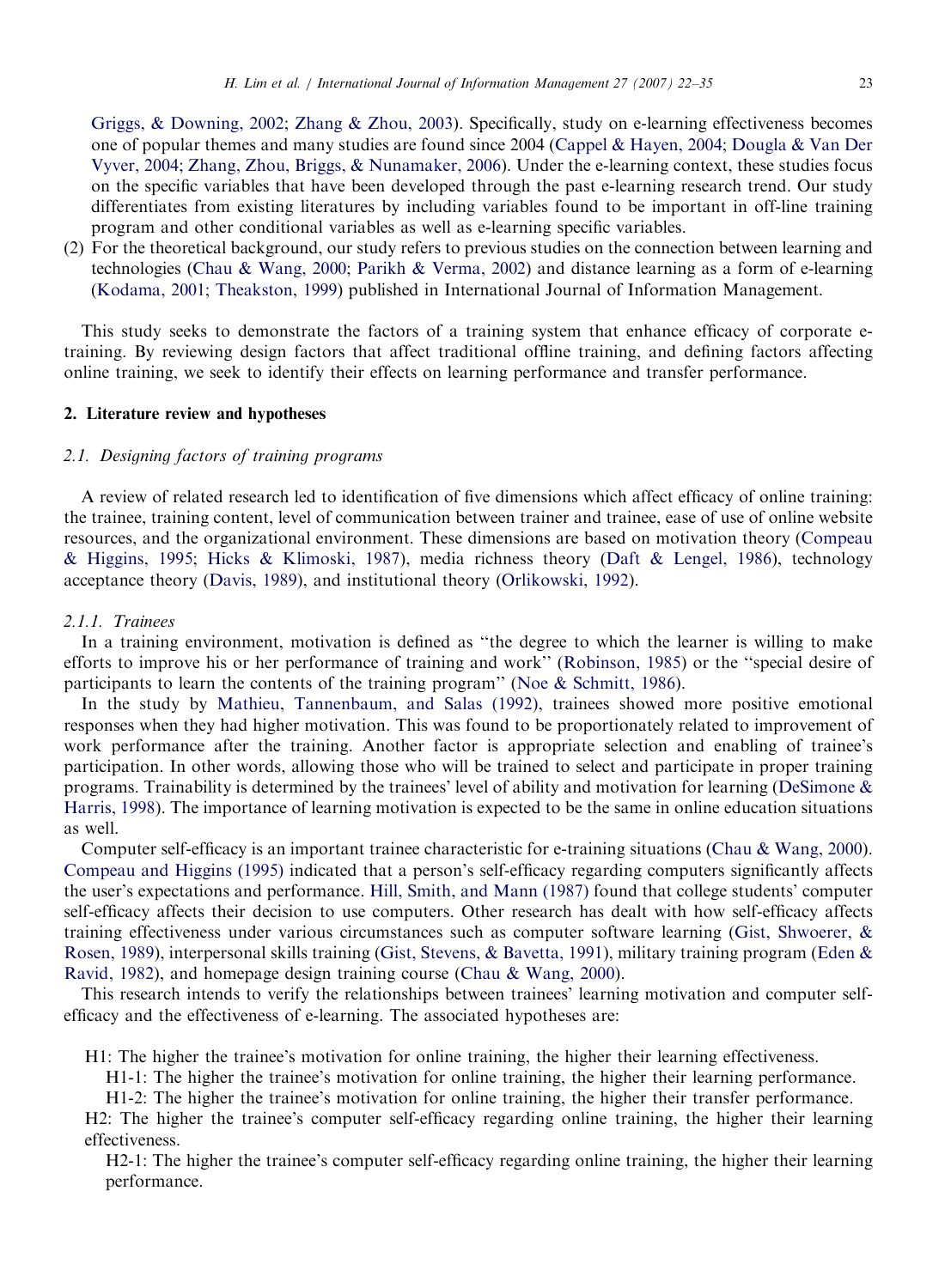H2-2: The higher the trainee's computer self-efficacy regarding online training, the higher their transfer performance.

## 2.1.2. Training content

The content of any training program is intuitively important as a factor in effective vocational learning and in transferring that learning to job performance. [Ford and Wroten \(1984\)](#page-11-0) suggested evaluating the work relatedness of a training program by reviewing the contents of the program. They further suggest using the evaluation results in redesigning the training program to be more aligned with actual work practices. Using this method, they argued, organizations could enhance trainee motivation levels to improve learning performance.

[Bramley \(1991\)](#page-11-0) found that to be successful, a training program should be accomplished (or administered) in a similar environment to actual work surroundings and conditions; and further, the more common factors between the training and work environments, the more enhanced job performance becomes after training. He argued that giving trainees questions on how to apply the contents of the ongoing training to their real work during training was effective. [Alliger, Tannenbaum, Bennett, Traver, and Shotland \(1997\)](#page-11-0) argued that when trainees recognized that the contents were practical, they applied knowledge and skills from the training to their real work.

H3: The more related the online training content is to actual work practices, the greater will be the effectiveness of online training.

H3-1: The more related the online training content is to actual work practices, the greater will be the trainees' learning performance.

H3-2: The more related the online training content is to actual work practices, the greater will be the trainees' transfer performance.

# 2.1.3. Communication between trainer and trainees

It must also be said that the success of a training program depends on the qualifications and attitudes of the trainer(s). A trainer must fully understand the basic direction of an education program, and have the knowledge and skills required to provide the training. [Leduchwicz \(1982\)](#page-12-0) insisted that besides trainer ability, his/her duty, influencing power and characteristics of the organization systemically affect trainer effectiveness.

Trainer qualifications recommended by [Randall \(1982\)](#page-12-0) in mobilization-style training include the ability to: (1) provide an overall outline, (2) emphasize the conceptual understanding, (3) effectively convey the message, (4) prepare training material in advance, (5) treat trainees in an appropriate way, (6) clearly respond to trainee questions and (7) encourage trainees to achieve their goal.

With regard to the level of interaction that takes place between the trainer and trainees, [Collis \(1995\)](#page-11-0) and [Latchem, Mitchell, and Atkinson \(1994\)](#page-12-0) find that higher frequency of interaction leads to greater training effectiveness. This applies to both traditional training environments and multimedia remote training. E-mail is considered to be a very useful method when the numbers of trainees are roughly 30 or more ([Leidner &](#page-12-0) [Jarvenpaa, 1995](#page-12-0)). [Powley \(1994\)](#page-12-0) suggested that among remote trainees, those who meet their trainer regularly are more likely to complete their courses and actively participate in the class than those who do not. After analyzing a 10-week long training program for soldiers, he insisted that contact and support between the trainer and trainees do affect course completion rate and attitude of the trainees.

Based on previous research, interactions between the trainer and trainee can be viewed from a customer service context. In a service environment, the media by which the interaction takes place will influence the outcome or effectiveness of the communication. [Fig. 1](#page-3-0) depicts a continuum of communication media where conventional media is one extreme, and electronic media is the other. The differences in the relative strengths of the media make the choice of medium important in a customer service environment ([King & Xia, 1997;](#page-12-0) [Kodama, 2001\)](#page-12-0). Five representative media types, including face-to-face meeting and e-mail, are highlighted in [Fig. 1.](#page-3-0)

Conventional media, such as face-to-face and telephone contact, can provide increased reliability and empathy in the customer service exchange between trainer and trainee, because it allows both verbal and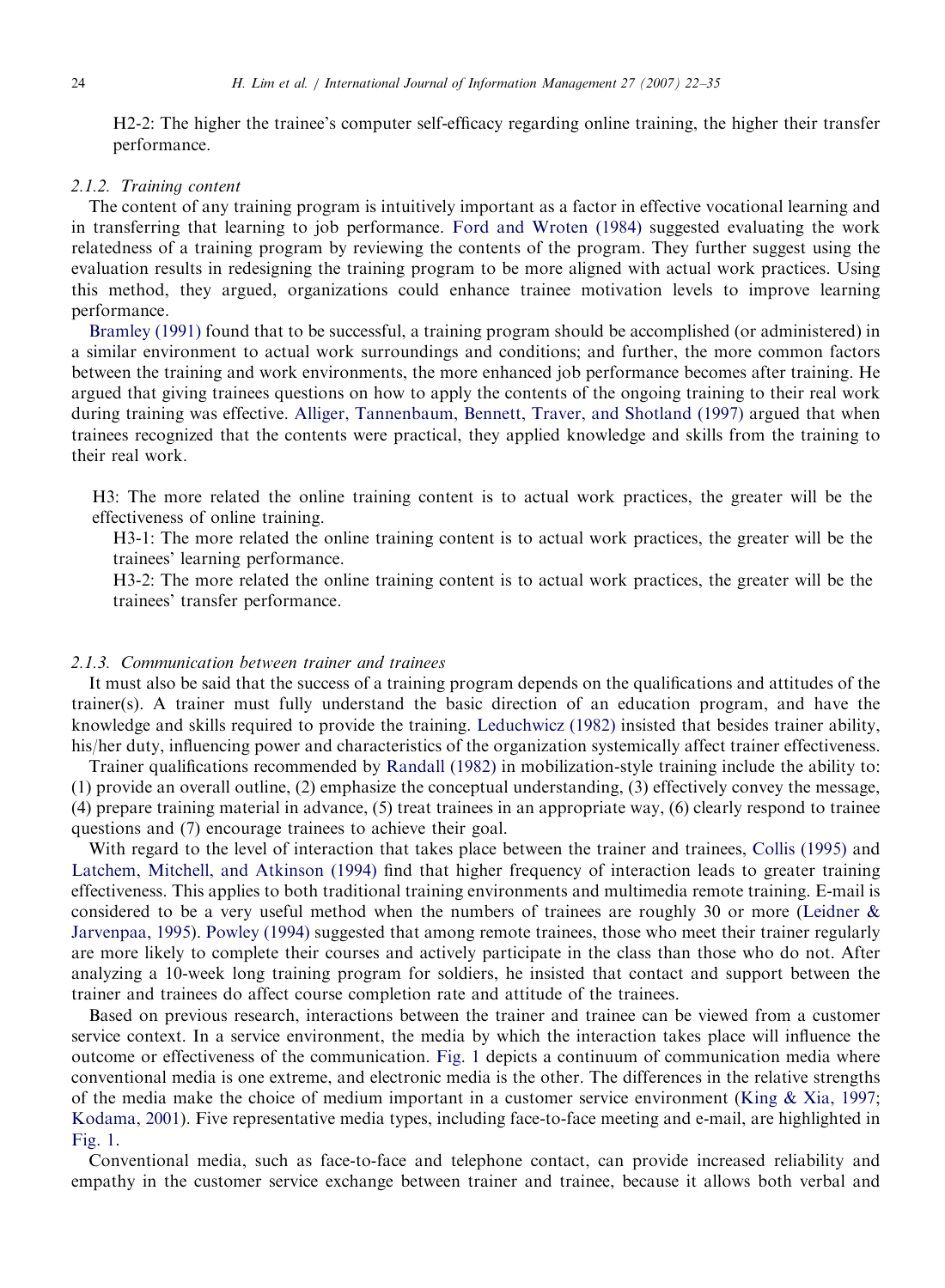<span id="page-3-0"></span>

Fig. 1. Continuum of communication media. Note: Adapted from Kydd and Ferry (1991), who adapted the framework on [Daft and](#page-11-0) [Lengel \(1986\)](#page-11-0).

non-verbal communication. Specifically, face-to-face communication allows a broad range of stimuli and responses, leading to trainees' perception of personal interest, politeness, and attention from the trainer. Other benefits of face-to-face communication include better problem-solving, sincere interest, and immediate answers without ambiguity. Conventional media also permit richer affection than do electronic media. For example, conventional media are often considered a more natural form of group interaction than comparable non-in person forums [\(Daft](#page-11-0) [& Lengel, 1986](#page-11-0)). E-mail communication between the trainer and trainees is a good example of responsiveness, allowing trainees to receive feedback at any time and any place. E-mail is also considered to be a very useful method when the number of trainees is roughly 30 or more ([Leidner](#page-12-0)  $\&$ [Jarvenpaa, 1995](#page-12-0)).

Therefore, the communication media between a trainer and trainees must influence the effectiveness of online training:

H4: The more frequent face-to-face interaction between the trainer and trainees, the more effective will be online learning performance.

H5: The more frequent e-mail exchanged between trainer and trainees, the more effective will be online learning performance.

#### 2.1.4. Ease of interaction process

Theories of information system (IS) use have been examined through TRA (Theory of Reasoned Action) and TPB (Theory of Planned Behavior), which have proven successful in predicting and explaining behavior across business areas ([Adams, Nelson, & Todd, 1992;](#page-11-0) [Agarwal & Prasad, 1997](#page-11-0); [Christensen, 1987](#page-11-0); [Davis, 1989](#page-11-0) [and 1993\)](#page-11-0). Based on TRA, [Davis \(1989\)](#page-11-0) introduced the technology acceptance model (TAM) which provided an explanation of the determinants of computer acceptance by end users [\(Chau, 1996](#page-11-0); [Hu, Chau, Liu Sheng,](#page-11-0) & [Tam, 1999;](#page-11-0) [Venkatesh & Davis, 1996, 2000\)](#page-12-0). TAM theorizes that perceived ease of use determine actual intention and usage behavior.

The online training environment must facilitate communications between physically and geographically separated trainers and trainees, provide for shared training material, and allow for debate among participants. The technical design and format will impact how easily the trainees (and trainers) can do these things. For example chat rooms and multimedia functions enable trainees to easily use the website.

[Leidner and Jarvenpaa \(1995\)](#page-12-0) suggested simulations, three-dimensional virtual reality and debate rooms as a part of ease-of-interaction design process. [Wells and Kick \(1996\)](#page-12-0) argued that trainee interest and motives can be captured when they can use a quality graphic and multimedia system providing an appropriate music and sound system. Therefore the following hypothesis is posed:

H6: Online training programs that are perceived to be easy to use will contribute to greater learning performance.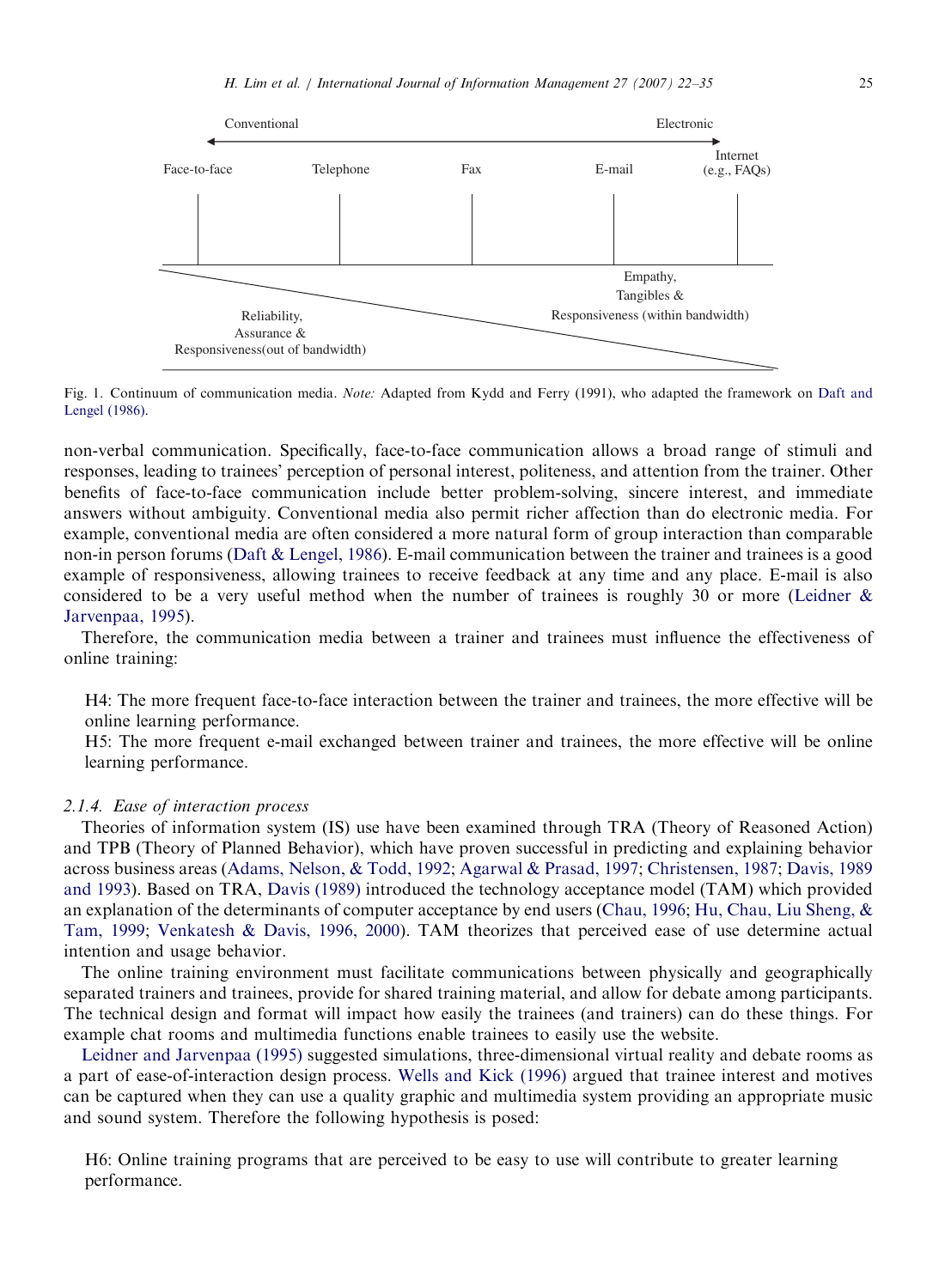## 2.1.5. Environment of an organization

According to Institutional theory [\(Orlikowski, 1992\)](#page-12-0), over time habitual use of practices such as ways of supervisor' support, coordinating a meeting, or evaluating an employee eventually becomes institutionalized, forming the structural properties of organizations. These structural or institutionalized properties, called ''structure,'' are drawn on by humans in their ongoing interactions. This use, in turn, reinforces the structure. This process is known as ''duality of structure.'' [Giddens \(1976\)](#page-11-0) overcame the dualism objective, structural features of organizations and subjective, knowledgeable action of human agent.

Though the success of training primarily relies on a program design itself, maximum training effectiveness can not be achieved without subjective factors such as organizational support. [Noe \(1986\)](#page-12-0) in particular argued that knowledge interaction between senior managers and employees has a great impact on the work-site application rate. In other words, though the trainees were properly trained, they cannot fully apply it to the workplace if there is not enough support or the surroundings are not conducive for such application.

[Baldwin and Ford \(1988\)](#page-11-0) insisted that senior management support and organization atmosphere have a direct impact on training effectiveness and application rate. According to their argument, training effectiveness affects application rate, and senior management support and working atmosphere are directly linked with application rate.

Based on previous research, [Tracey, Tannenbaum, and Kavanagh \(1995\)](#page-12-0) developed a new definition of continuous learning culture: designing a challenging work responsibility schedule to develop employees' potential, fully compensating for self-developing effort, and emphasizing the improvement and renovation of the working environment. They obtained results showing continuous learning culture has significant impact on training and application rate. The argument that organizational environment affects training effectiveness has been proved in Korea as well [\(Lee, 1995\)](#page-12-0).

The relationship between organizational environment and training effectiveness is equally important in the online training environment and leads to the following hypothesis:

H7: The more support trainees receive from their seniors, the better training effectiveness will be achieved. H7-1: The more support trainees receive from their seniors, the better learning performance will be achieved.

H7-2: The more support trainees receive from their seniors, the better transfer performance will be achieved.

H8: More reliable continuous learning culture will lead to better training effectiveness.

H8-1: More reliable continuous learning culture will lead to better learning performance.

H8-2: More reliable continuous learning culture will lead to better transfer performance.

#### 2.1.6. Training effectiveness

Many scholars who study traditional vocation training point out the importance of training effectiveness evaluation, while recognizing its difficulty ([Alliger et al., 1997](#page-11-0); [Carnevale & Schulz, 1990\)](#page-11-0).

Most research related to training evaluation has focused on measuring trainee reactions to the training program and the degree of learning from the program ([Tracey et al., 1995](#page-12-0)). Reaction to the training program is measured as trainee attitudes toward the content, methods and trainers; while the degree of learning is measured by improvement in abilities including knowledge, skills and attitudes.

Reaction and learning are studied as major indicators of training outcomes; however, these variables are not the appropriate indicators of the final desired outcome of training programs—transference of learning to the job. An appropriate evaluation of training outcomes is made by measuring changes in job performance and relating it to measurements of achievement of learning goals [\(Kreiger, Ford,](#page-12-0) & [Salas, 1993](#page-12-0)).

Implementation of a training program is intended to improve performance of the corporate organization; however, if the trainees do not have the will to apply the skills or knowledge learned during training, then the implementation of training has failed. As well, organizational factors may hinder the application of newly learned skills or knowledge. Therefore, trainers in charge must identify the effectiveness of training by evaluating both learning performance as the primal goal of training and transfer performance as the ultimate goal.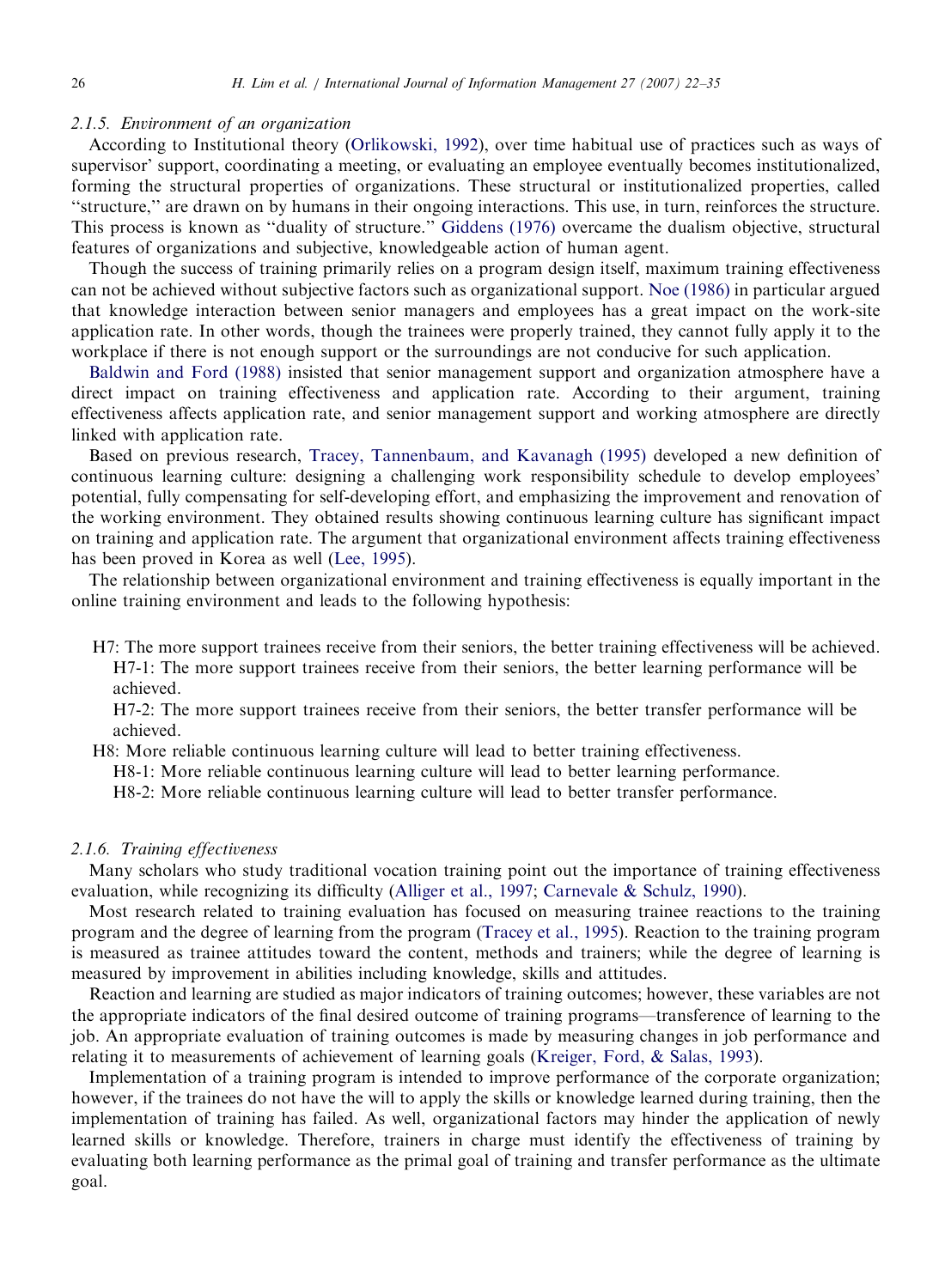[Baldwin and Ford \(1988\)](#page-11-0) presented an integrated model on the process of learning and transfer. According to them, the trainees' personal characteristics and organizational environments affect both learning performance and transfer performance. However, the design and methods of training, composition of materials, and learning theories affect only learning performance. Learning performance, in turn, affects transfer performance. Based on the above research, the relation between learning and transfer is hypothesized as follows:

## H9: The higher the trainees' learning performance, the higher their transfer performance.

This study is based on the cause and effect relationship shown in the transfer model by [Baldwin and Ford](#page-11-0) [\(1988\)](#page-11-0), incorporating appropriate variables for online training to expand the model. As shown in Fig. 2, learning motivation, training content, support of supervisors, and consistent learning culture are variables drawn from existing traditional training environments. Self-efficacy, direct meeting, e-mail exchanges and user-friendliness are variables added to address the unique online training environment.



Fig. 2. Research model.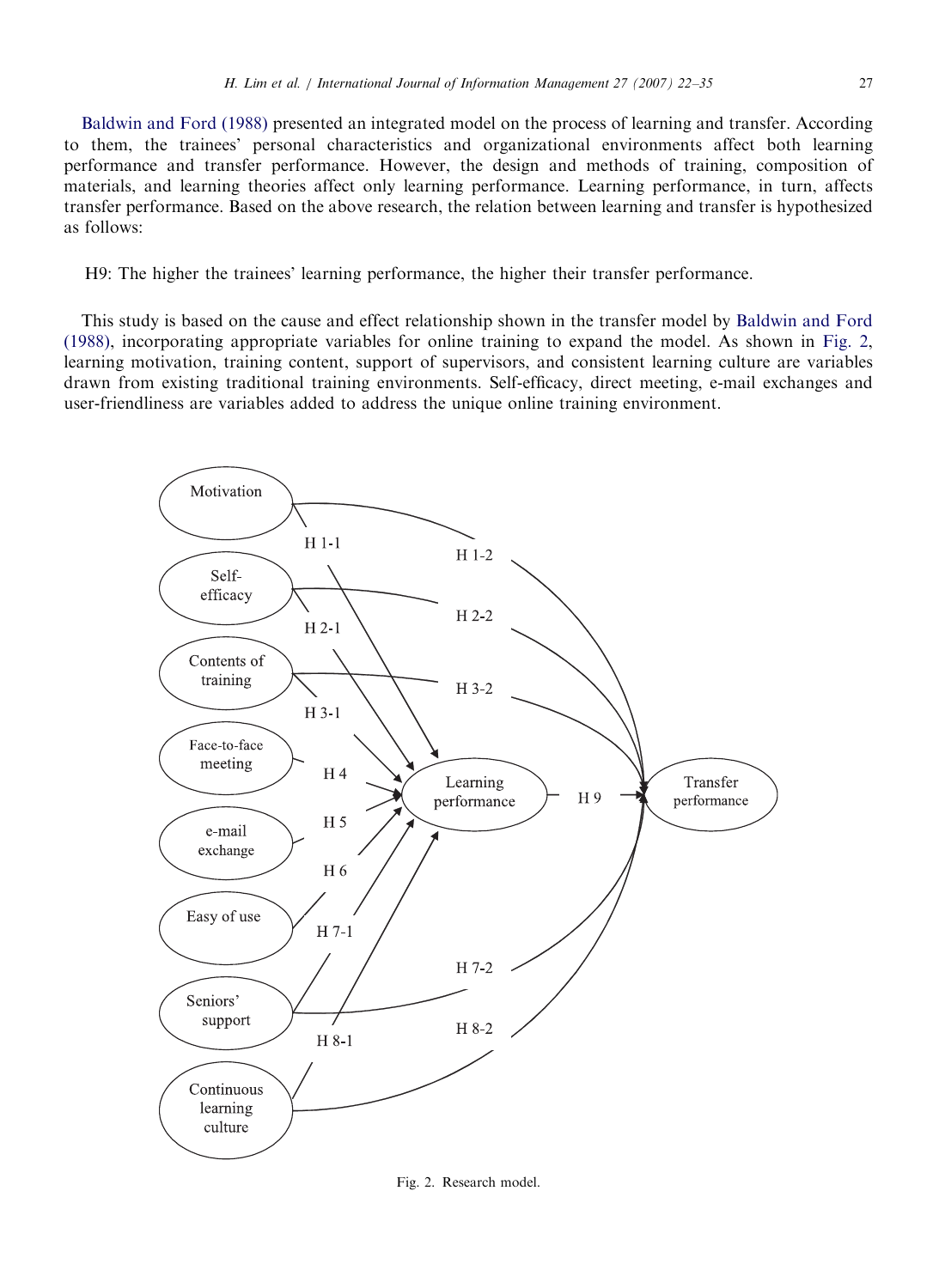## 3. Research method

#### 3.1. Data subject

Employees of three corporate firms (Samsung, Hyundai, and LG) located in Korea were chosen as a sample base because the subjects had participated in online training between 1 and 6 months. Two hundred twenty questionnaires were distributed with an initial response of 170. Only 151 were valid responses yielding a response rate of 68.6%. Subjects with valid questionnaires show the following demographics:

- The proportion of males to females is 82.2 percent to 17.2 percent.
- For more than 5 years 68.2 percent have been continuously working for their company; 23.8 percent from 6 to 10 years; more than 90 percent of the subjects reported working for their current company for less than 10 years.
- Forty-three percent work in management, 27 percent in manufacturing, and 13.2 percent for R & D.
- In all, 84.8 percent completed a college or university degree, 7.9 percent held graduate degrees.

## 3.2. Definition of variables and items for the measures

## 3.2.1. Learning motivation

Learning motivation of trainees is the desire or aspiration to acquire the knowledge from the online training program. In order to measure motivation, five items were adopted from [Hicks and Klimoski's \(1987\)](#page-11-0) survey. Participants indicated their level of agreement on a five-point Likert scale to statements such as ''I think this was a good chance to improve my task ability?" and "I gave 100% effort to learn as much possible during the training?'' Responses ranged from strongly agree to strongly disagree.

### 3.2.2. Computer self-efficacy

Self-efficacy is based on the trainee's perception of their ability to carry out a series of tasks using a computer and to cope with any difficulties regarding computer use. Five items, also scored on a five-point Likert scale, were adopted from [Compeau and Higgins \(1995\).](#page-11-0) Statements such as "I feel confident in my ability to use a computer." and "I am sure I can use a computer by referring to the instruction manual." were used.

#### 3.2.3. Training content

The training content refers to what the trainees were actually taught during the program. In this paper, training content is measured by asking the trainees about training they received for particular job-related tasks. Their responses indicate whether the training content helped them perform the job-related tasks.

Four items were adopted from [Grove and Ostroff \(1991\)](#page-11-0). For example, employees were asked to respond to statements such as ''The online training content included the most recent guidelines,'' and ''The guidelines provided during online training are helpful in improving job task achievement.'' These questions ask the employee to recall training content and evaluate whether it contributed to actual work activities. Again, these responses were reported on a five-point Likert scale ranging from strongly agree to strongly disagree.

#### 3.2.4. Face-to-face meeting

In evaluating impact of personal interaction between trainers and trainees, the level of face-to-face contact was measured. Four items were adopted from [Leidner and Jarvenpaa \(1995\)](#page-12-0) to indicate whether face-to-face interaction occurred, whether trainees were encouraged during the interaction, and whether the interaction was considered helpful. The measure also uses a five-point Likert-scale response. Examples of the survey items are ''I was encouraged to have face-to-face meetings with my instructors,'' and ''I met with one or more instructors during the program.''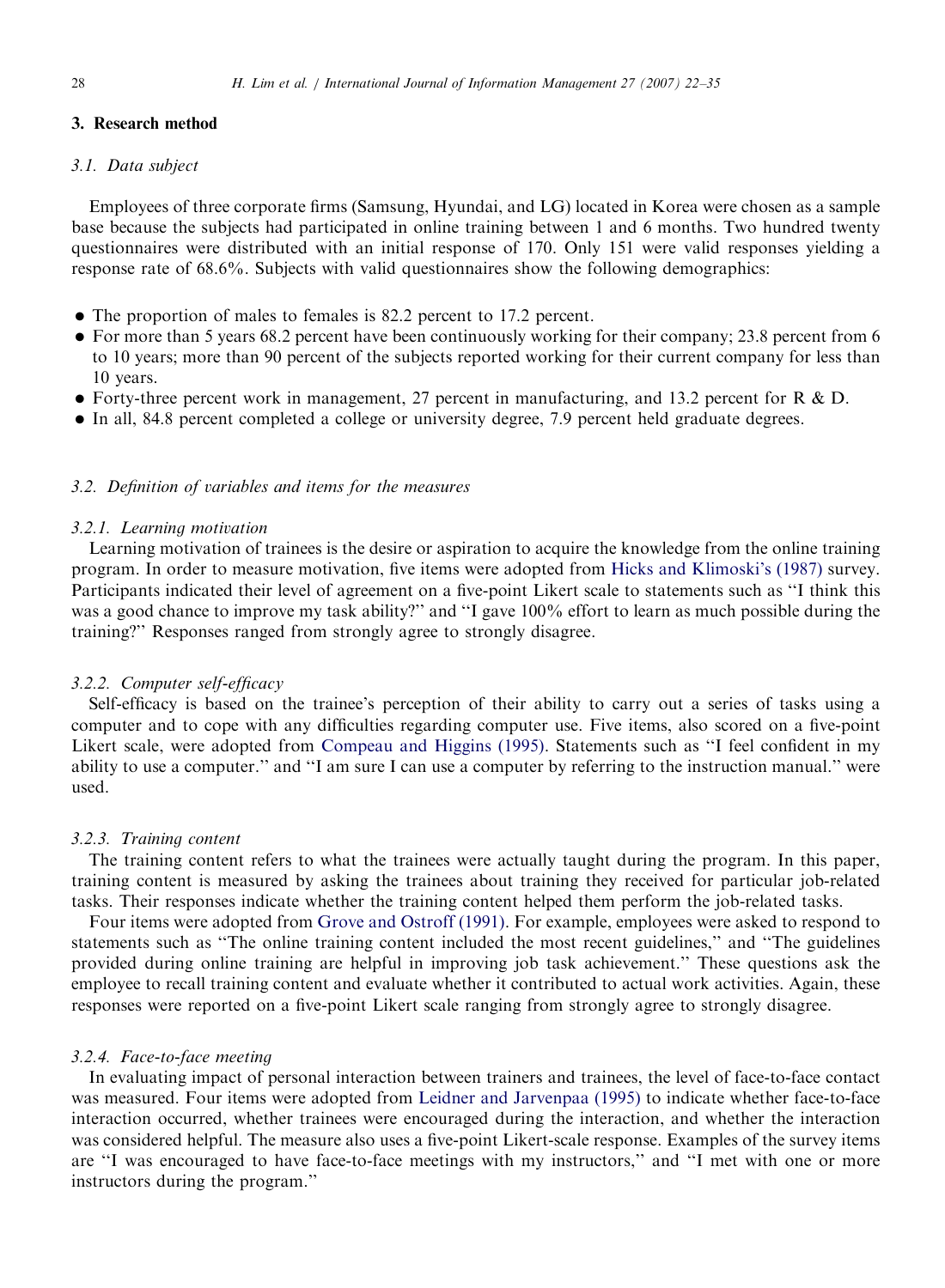## 3.2.5. E-mail communications

E-mail communication was also measured on a scale of five points, using four items from [Leidner and](#page-12-0) [Jarvenpaa \(1995\)](#page-12-0). The foci of the measure were to examine whether e-mail communication was encouraged between the instructors and trainees and if it actually happened. In addition, the measure assessed whether email communications were helpful to the trainees. Examples survey items include ''The instructors communicated with me via e-mail,'' and ''I was encouraged to interact with instructors in order to resolve my questions regarding the class.''

## 3.2.6. Ease of use

Items tapping ease of use measure how easy it is for trainees to access the online resources. Three items from [Liedner and Jarvenpaa's \(1995\)](#page-12-0) questionnaire were used. Examples of statements used are ''I feel the response speed of the educational training system was fast enough to carry out the class,'' and ''I feel the training site was user-friendly enough to carry out the class.''

## 3.2.7. Support from supervisors

Items tapping support ask whether supervisors provided the opportunity to adopt what the trainees had learned to the job, and whether they had been guided on how to adopt them. Some of the questions were based on [Tracey et al.'s \(1995\)](#page-12-0) questionnaire and used a five-point scale. Statements such as, ''Supervisors provided opportunities to attend educational training programs'' or ''Supervisors guided me on how to apply the training to my work'' were used to measure this construct.

## 3.2.8. Encouraging learning environment

By a continuous, encouraging learning environment [Tracey et al. \(1995\)](#page-12-0) means that members of the organization believe learning or training plays a crucial role in their job tasks. The learning environment measure checks task allotment, and incentive for self-development. Four of Tracy's questionnaire items were adopted for this study. Statements such as ''I feel the organization values employee self-development and progressive innovation'' and ''The organization provides me with an appropriate job and role'' were used to measure this item.

## 3.2.9. Learning performance

Learning achievement encompasses to what degree the trainees learn and improve through the training program in terms of knowledge, skills and attitude for the job task. [Lee's \(1995\)](#page-12-0) questionnaire item was adopted with a five-point scale. The items measured trainees' perception of their own achievement. Questions such as ''I have learned new techniques/methods through this program'' and ''I believe that I've learned better than the others'' were used.

#### 3.2.10. Transfer performance

Trainees' achievement of transfer refers to how well the trainees applied what they learned in training to their job tasks. The questionnaire items were adopted from [Rouiller and Goldstein \(1993\)](#page-12-0) research model and measure the trainees' perceptions of their own transfer performance. Examples of the questions used are: ''I feel I am using what I learned from the training in my daily work'' and ''My job performance has improved since completing the training program.''

## 3.3. Assessment of measurement

#### 3.3.1. Reliability analysis

In this research, reliability was examined on all the remaining items from the one-dimension assessment. As a test of reliability, Cronbach's  $\alpha$  was adopted to represent internal consistency. [Table 1](#page-8-0) shows the results of the reliability test, with all values greater than [Nunnally's \(1978\)](#page-12-0) threshold of .60. Therefore we conclude that the items are reliably measuring the defined constructs and variables.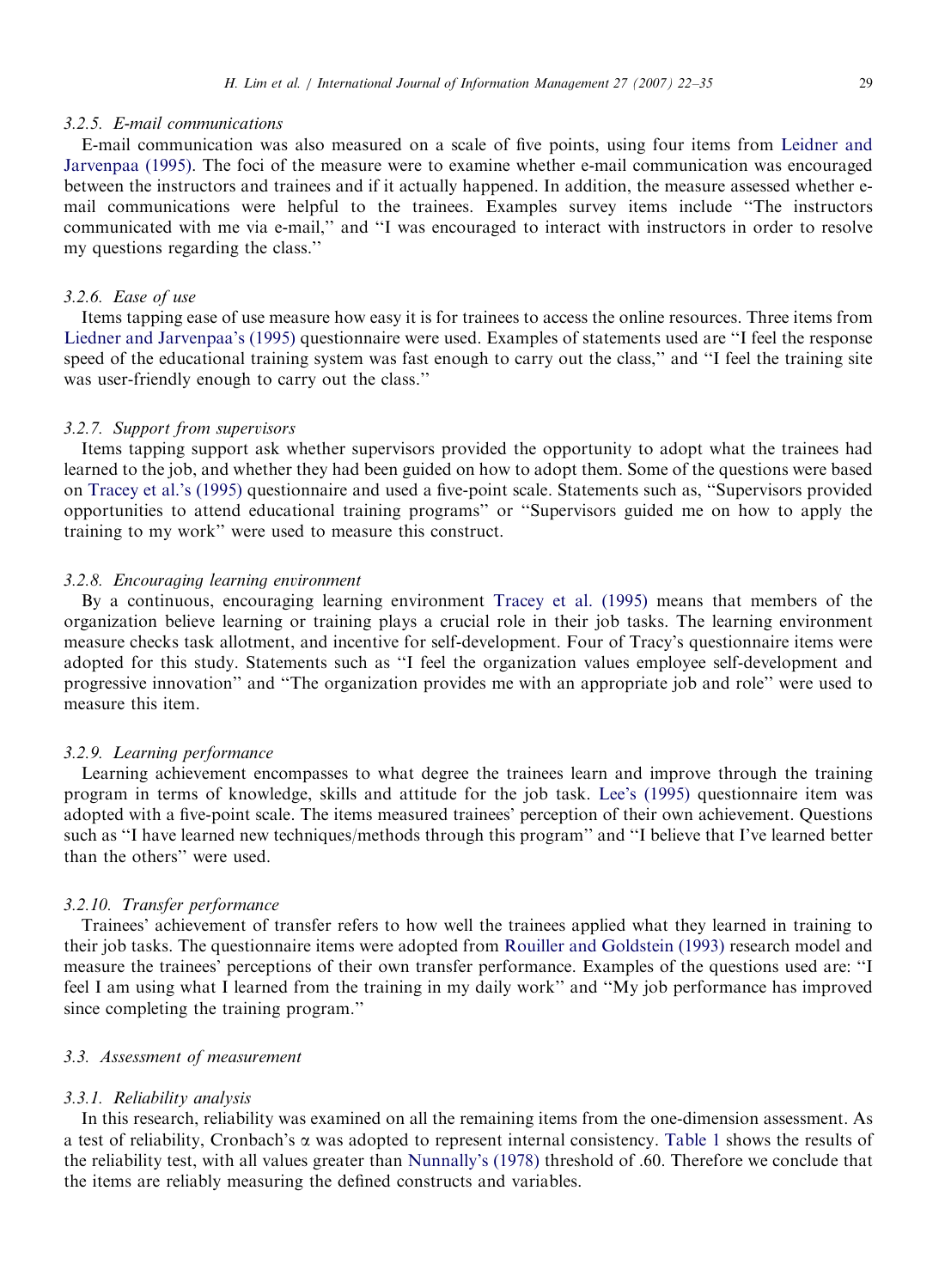<span id="page-8-0"></span>

| Table 1 |                             |  |
|---------|-----------------------------|--|
|         | Results of reliability test |  |

| Variance                          | Number of items | Cronbach's $\alpha$ value |
|-----------------------------------|-----------------|---------------------------|
| Effectiveness of training program |                 |                           |
| Learning achievement              | 4               | .9354                     |
| Transfer achievement              | 3               | .9543                     |
| Trainees                          |                 |                           |
| Learning motivation               | $\mathcal{E}$   | .8686                     |
| Computer self-efficacy            |                 | .8267                     |
| Contents of program               | 3               | .7832                     |
| Instructors of the program        |                 |                           |
| E-mail                            | 4               | .9365                     |
| Face-to-face                      | 4               | .9076                     |
| Easy to use/access the site       | ↑               | .8897                     |
| Organization environment          |                 |                           |
| Support from the supervisors      | 3               | .9301                     |
| Consistent learning environment   | 4               | .8991                     |

#### 3.3.2. Validity analysis

Variance models are composed of two primary models such as a measurement model and a structural model. Validity analysis refers to measurement model. For the assessment of validity, exploratory factor analysis and confirmatory analysis was performed on each concept using SPSS 12 and LISREL 8.5.

The result of confirmatory factor analysis toward external variances is shown in [Table 2.](#page-9-0) Factor loading appears higher than 0.04. Although the p-value of  $\chi^2$  value does not satisfy the standard ( $\chi^2 = 416.28$ , df = 48,  $p = 0.00$ , other fitness indices suggest no problem with the measurement model. Also, the t value of the factor loading of the measurement appears more than  $+3.291$  ( $p < .001$ ) implying that factor loading of the measurement toward each measure item is statistically significant.

The result of confirmatory factor analysis toward internal variances is shown in [Table 3.](#page-9-0) Factor loading of measurement items toward construct concept is significant and has discriminative validity for the measures.

## 3.4. Results of hypothesis verification

Correlation among the concepts of the model has been verified and assessed by the use of variance structural analysis. The fitness of the research model has been assessed using LISREL 8.50 resulting in a  $\chi^2 = 33.73$  $(p = 0.00009944)$  and fitness indices GFI 0.9789, NFI 0.9670, CFI 0.9747, IFI 0.9756. Despite an unsatisfactory p value associated with the  $\chi^2$ , the fitness of the model can be established through the other fitness indices. Previous research has shown when a model is correct but its conditions are likely incorrect, the  $\chi^2$  value is likely to appear larger; thus there is a problem with  $\chi^2$  as an indicator of fit: the greater the sample size, the lower the  $\chi^2$  value.

From this perspective, it is therefore advisable to use the  $\chi^2$  value in conjunction with other fitness indices. In this study the fitness of the overall model is assumed appropriate on the grounds of high fitness indices including GFI. As shown in [Table 4](#page-10-0), each hypothesis has been verified by measuring values of standard path, being assessed on the basis of statistical significance of t value.

As shown in [Table 4](#page-10-0), some of the factors influencing trainees' learning performance are learning motivation, computer self-efficacy, contents of training program, face-to-face meeting between instructors and trainees, how easy it is to use or to access the site, support from supervisors, and consistent learning environments. However, influences of e-mail communication and support from supervisors to trainees' learning achievement seem unsupported.

Factors influencing trainees' transfer achievement include learning motivation, content of the training program, support from supervisors and learning achievement. However, the influence of self-efficacy and consistent learning environment to transfer achievement, which is hypothesized, has turned out very weak and invalid.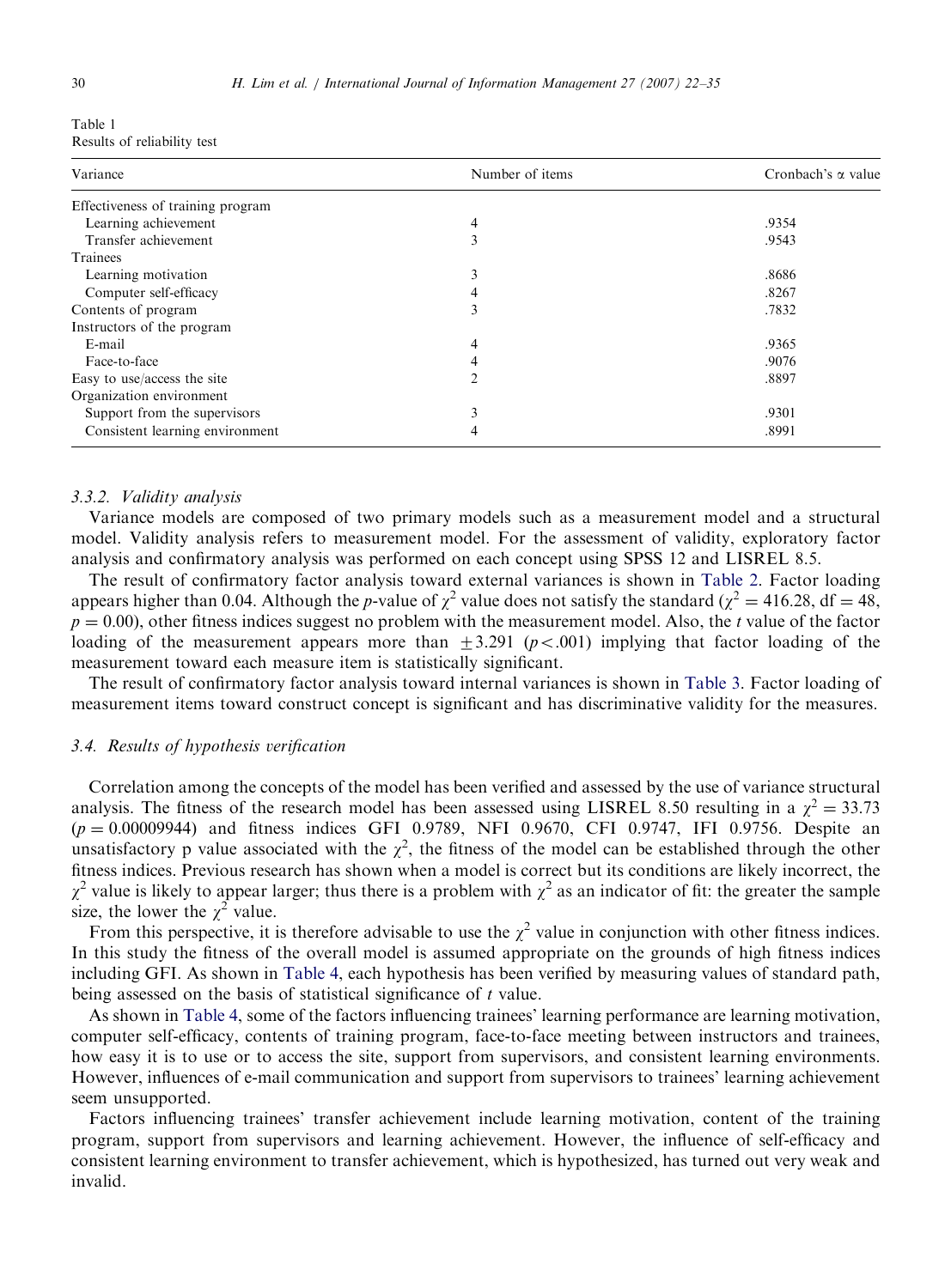<span id="page-9-0"></span>Table 2 Confirmatory factor analysis of external variance

| Variacne         | Item                                                                                  | Learning<br>motivation | Self<br>efficacy | Contents<br>of<br>training | Face-to-<br>face<br>meeting | E-mail<br>communication | Easy to<br>use   | Support<br>from<br>supervisors | Consistent<br>learning<br>culture | $t$ -Value |
|------------------|---------------------------------------------------------------------------------------|------------------------|------------------|----------------------------|-----------------------------|-------------------------|------------------|--------------------------------|-----------------------------------|------------|
| Learning         | Motl                                                                                  | 0.67                   | $\boldsymbol{0}$ | $\boldsymbol{0}$           | $\mathbf{0}$                | $\boldsymbol{0}$        | $\mathbf{0}$     | $\boldsymbol{0}$               | $\boldsymbol{0}$                  | 13.00      |
| motivation       | Mot2                                                                                  | 1.15                   | $\boldsymbol{0}$ | $\boldsymbol{0}$           | $\mathbf{0}$                | $\boldsymbol{0}$        | $\mathbf{0}$     | $\boldsymbol{0}$               | $\boldsymbol{0}$                  | 19.82      |
|                  | Mot3                                                                                  | 0.61                   | $\boldsymbol{0}$ | $\mathbf{0}$               | $\theta$                    | $\boldsymbol{0}$        | $\theta$         | $\mathbf{0}$                   | $\mathbf{0}$                      | 12.87      |
| Self-efficacy    | Eftl                                                                                  | $\mathbf{0}$           | 0.42             | $\boldsymbol{0}$           | $\overline{0}$              | $\boldsymbol{0}$        | $\mathbf{0}$     | $\mathbf{0}$                   | $\mathbf{0}$                      | 9.50       |
|                  | Eft2                                                                                  | $\mathbf{0}$           | 0.67             | $\boldsymbol{0}$           | 0                           | $\boldsymbol{0}$        | $\mathbf{0}$     | $\boldsymbol{0}$               | $\boldsymbol{0}$                  | 14.62      |
|                  | Eft3                                                                                  | $\mathbf{0}$           | 0.82             | $\boldsymbol{0}$           | $\mathbf{0}$                | $\boldsymbol{0}$        | $\mathbf{0}$     | $\boldsymbol{0}$               | $\boldsymbol{0}$                  | 18.47      |
|                  | Eft4                                                                                  | $\mathbf{0}$           | 0.80             | $\boldsymbol{0}$           | $\mathbf{0}$                | $\boldsymbol{0}$        | $\mathbf{0}$     | $\boldsymbol{0}$               | 0                                 | 16.90      |
| Contents of      | Conl                                                                                  | $\theta$               | $\boldsymbol{0}$ | 0.67                       | $\boldsymbol{0}$            | $\boldsymbol{0}$        | $\mathbf{0}$     | $\boldsymbol{0}$               | $\boldsymbol{0}$                  | 17.73      |
| training         | Con2                                                                                  | $\boldsymbol{0}$       | $\boldsymbol{0}$ | 0.48                       | $\boldsymbol{0}$            | $\boldsymbol{0}$        | $\mathbf{0}$     | $\boldsymbol{0}$               | $\boldsymbol{0}$                  | 10.79      |
|                  | Con3                                                                                  | $\boldsymbol{0}$       | $\boldsymbol{0}$ | 0.72                       | $\mathbf{0}$                | $\boldsymbol{0}$        | $\mathbf{0}$     | $\boldsymbol{0}$               | $\boldsymbol{0}$                  | 13.82      |
| Face-to-face     | Meel                                                                                  | $\mathbf{0}$           | $\boldsymbol{0}$ | $\mathbf{0}$               | 0.84                        | $\boldsymbol{0}$        | $\mathbf{0}$     | $\mathbf{0}$                   | $\boldsymbol{0}$                  | 18.28      |
| meeting          | Mee2                                                                                  | $\mathbf{0}$           | $\boldsymbol{0}$ | $\boldsymbol{0}$           | 0.46                        | $\boldsymbol{0}$        | $\mathbf{0}$     | $\boldsymbol{0}$               | $\boldsymbol{0}$                  | 17.44      |
|                  | Mee <sub>3</sub>                                                                      | $\mathbf{0}$           | $\boldsymbol{0}$ | $\mathbf{0}$               | 0.59                        | $\boldsymbol{0}$        | $\mathbf{0}$     | $\mathbf{0}$                   | $\boldsymbol{0}$                  | 16.09      |
|                  | Mee4                                                                                  | $\mathbf{0}$           | $\mathbf{0}$     | $\theta$                   | 0.60                        | $\boldsymbol{0}$        | $\theta$         | $\mathbf{0}$                   | $\mathbf{0}$                      | 15.96      |
| E-mail           | Emal                                                                                  | $\theta$               | $\mathbf{0}$     | $\mathbf{0}$               | $\mathbf{0}$                | 0.94                    | $\mathbf{0}$     | $\mathbf{0}$                   | $\boldsymbol{0}$                  | 17.65      |
| communication    | Ema <sub>2</sub>                                                                      | $\mathbf{0}$           | $\mathbf{0}$     | $\mathbf{0}$               | $\mathbf{0}$                | 0.93                    | $\mathbf{0}$     | $\boldsymbol{0}$               | $\boldsymbol{0}$                  | 18.61      |
|                  | Ema3                                                                                  | $\mathbf{0}$           | $\mathbf{0}$     | $\mathbf{0}$               | $\mathbf{0}$                | 1.03                    | $\mathbf{0}$     | $\mathbf{0}$                   | $\mathbf{0}$                      | 17.84      |
|                  | Ema4                                                                                  | $\mathbf{0}$           | $\mathbf{0}$     | $\Omega$                   | $\theta$                    | 0.93                    | $\theta$         | $\mathbf{0}$                   | $\mathbf{0}$                      | 18.44      |
| Easy to use      | Usel                                                                                  | $\mathbf{0}$           | $\boldsymbol{0}$ | $\mathbf{0}$               | $\mathbf{0}$                | $\boldsymbol{0}$        | 0.98             | $\mathbf{0}$                   | $\boldsymbol{0}$                  | 19.48      |
|                  | Use2                                                                                  | $\boldsymbol{0}$       | $\boldsymbol{0}$ | $\mathbf{0}$               | $\mathbf{0}$                | $\boldsymbol{0}$        | 0.85             | $\mathbf{0}$                   | $\boldsymbol{0}$                  | 16.83      |
| Support form     | Supl                                                                                  | $\boldsymbol{0}$       | $\boldsymbol{0}$ | $\mathbf{0}$               | $\mathbf{0}$                | $\boldsymbol{0}$        | $\boldsymbol{0}$ | 0.87                           | $\boldsymbol{0}$                  | 21.84      |
| supervisor       | Sup2                                                                                  | $\boldsymbol{0}$       | $\boldsymbol{0}$ | $\boldsymbol{0}$           | $\boldsymbol{0}$            | $\boldsymbol{0}$        | $\boldsymbol{0}$ | 0.88                           | $\boldsymbol{0}$                  | 23.04      |
|                  | Sup3                                                                                  | $\mathbf{0}$           | $\mathbf{0}$     | $\theta$                   | $\theta$                    | $\mathbf{0}$            | $\mathbf{0}$     | 0.75                           | $\mathbf{0}$                      | 17.21      |
| Continuous       | Cull                                                                                  | $\mathbf{0}$           | $\boldsymbol{0}$ | $\boldsymbol{0}$           | $\boldsymbol{0}$            | $\boldsymbol{0}$        | $\mathbf{0}$     | $\boldsymbol{0}$               | 0.78                              | 17.81      |
| learning culture | Cul2                                                                                  | $\boldsymbol{0}$       | $\boldsymbol{0}$ | $\boldsymbol{0}$           | $\boldsymbol{0}$            | $\boldsymbol{0}$        | $\mathbf{0}$     | $\boldsymbol{0}$               | 0.64                              | 46.54      |
|                  | Cul3                                                                                  | $\mathbf{0}$           | $\boldsymbol{0}$ | $\boldsymbol{0}$           | $\mathbf{0}$                | $\boldsymbol{0}$        | $\mathbf{0}$     | $\boldsymbol{0}$               | 0.61                              | 18.22      |
|                  | Cul <sub>4</sub>                                                                      | $\boldsymbol{0}$       | $\boldsymbol{0}$ | $\boldsymbol{0}$           | $\mathbf{0}$                | $\boldsymbol{0}$        | $\theta$         | $\boldsymbol{0}$               | 0.67                              | 16.80      |
| Fitness          | $\gamma = 416.28$ , df = 48, p = 0.00, GFI = 0.83, NFI = 0.87, CFI = 0.88, IFI = 0.89 |                        |                  |                            |                             |                         |                  |                                |                                   |            |

Table 3 Confirmatory factor analysis toward internal variances

| Variance             | Items            | Learning achievement                                                                 | Transfer achievement | $t$ Value |
|----------------------|------------------|--------------------------------------------------------------------------------------|----------------------|-----------|
| Learning performance | LEA1             | 0.84                                                                                 | 0                    | 19.91     |
|                      | LEA <sub>2</sub> | 0.90                                                                                 | 0                    | 231.56    |
|                      | LEA3             | 0.76                                                                                 | 0                    | 18.33     |
|                      | LEA4             | 0.72                                                                                 | 0                    | 17.65     |
| Transfer performance | TRA1             | $\theta$                                                                             | 0.84                 | 22.11     |
|                      | TRA <sub>2</sub> | $\mathbf{0}$                                                                         | 0.73                 | 21.37     |
|                      | TRA3             | $\mathbf{0}$                                                                         | 0.79                 | 20.73     |
| Fitness              |                  | $\gamma = 229.35$ , df = 13, p = 0.00, GFI = 0.80, NFI = 0.9, CFI = 0.91, IFI = 0.91 |                      |           |

## 4. Discussion and conclusion

The purpose of this paper is to explore online training program design factors to improve learning performance and transfer performance. To do this, we constructed hypotheses based on a literature review and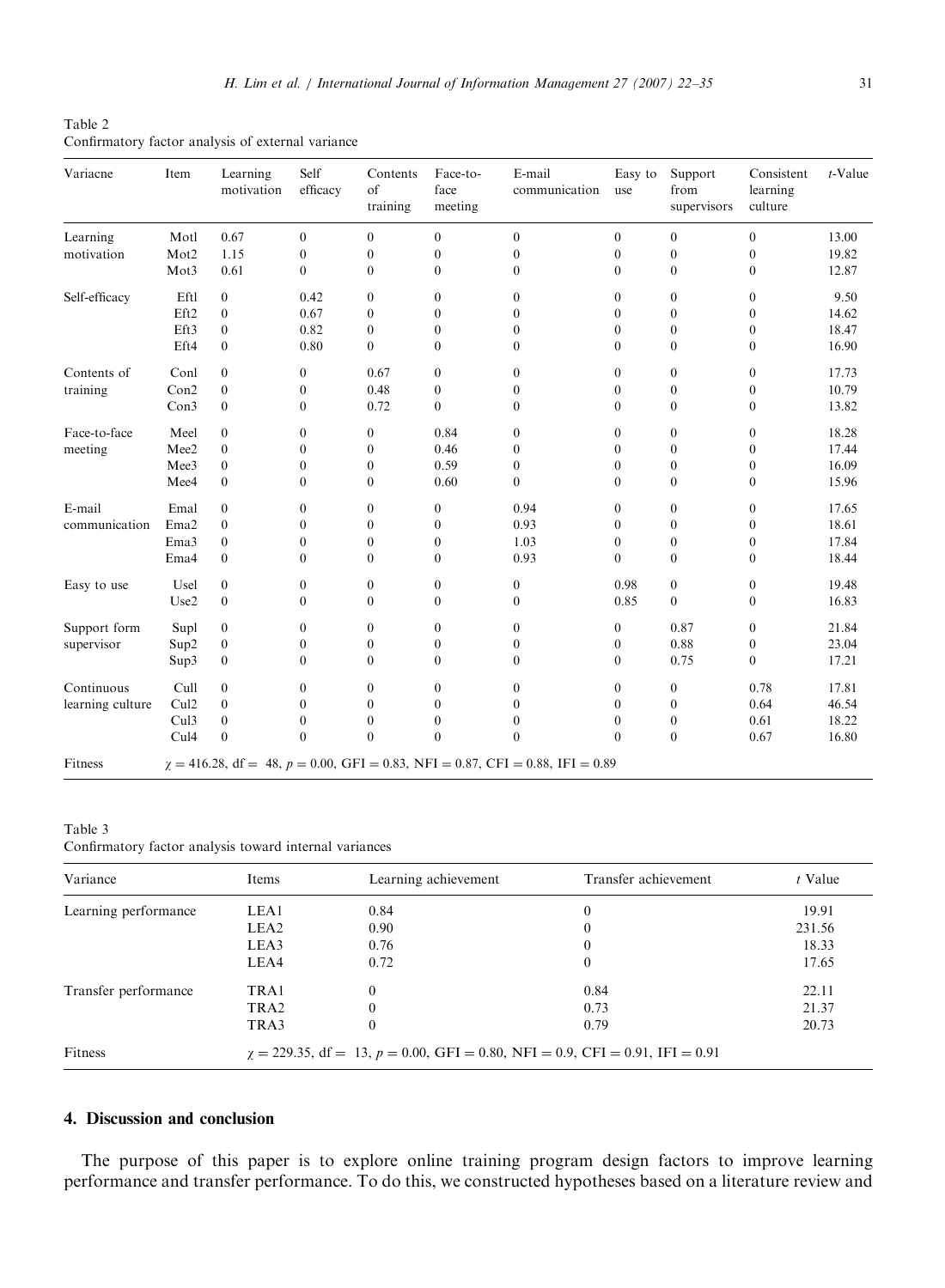<span id="page-10-0"></span>

| Table 4 | Inferred value of research model |                    |  |
|---------|----------------------------------|--------------------|--|
|         | $Hyp.$ From $\rightarrow$ to     | Name of path Stand |  |
|         |                                  |                    |  |

| Hyp.   | $From \rightarrow to$                                                                       | Name of path | Standard path | t Value | Significance | Adopted or denied |
|--------|---------------------------------------------------------------------------------------------|--------------|---------------|---------|--------------|-------------------|
| $H1-1$ | Motivation $\rightarrow$ transfer achievement                                               | $\gamma$ 11  | 0.5098        | 7.5276  | P < .01      | Adopted           |
| $HI-2$ | Motivation $\rightarrow$ learning performance                                               | v21          | 0.4279        | 8.4914  | P < .01      | Adopted           |
| $H2-1$ | $Self\text{-efficacy} \rightarrow learning$ achievement                                     | $\gamma$ 12  | 0.1894        | 3.8988  | P < 0.01     | Adopted           |
| $H2-2$ | Self-efficacy $\rightarrow$ transfer performance                                            | v22          | 0.0401        | 1.1588  | n.s.         | Denied            |
| $H3-1$ | Training contents $\rightarrow$ learning performance                                        | $\gamma$ 13  | 0.2578        | 3.1655  | P < .05      | Adopted           |
| $H3-2$ | Training contents $\rightarrow$ transfer performance                                        | v23          | 0.2869        | 5.1026  | n.s.         | Adopted           |
| H4     | Face-to-face meetings $\rightarrow$ learning performance                                    | $\gamma$ 14  | 0.1616        | 2.3550  | P < .05      | Adopted           |
| H5     | $E$ -mail $\rightarrow$ learning performance                                                | $\gamma$ 15  | 0.0850        | 1.9029  | n.s.         | Denied            |
| H6     | Easy of use $\rightarrow$ learning performance                                              | $\gamma$ 16  | 0.2407        | 2.4360  | P < .01      | Adopted           |
| $H7-1$ | $Support \rightarrow learning$ performance                                                  | v17          | 0.1318        | 1.9503  | n.s.         | Denied            |
| $H7-2$ | $Support \rightarrow transfer$ performance                                                  | v27          | 0.2898        | 602883  | P < .01      | Adopted           |
| $H8-1$ | Consistent learning $\rightarrow$ learning performance                                      | $\gamma$ 18  | 0.1988        | 3.3709  | P < .01      | Adopted           |
| $H8-2$ | Consistent learning $\rightarrow$ transfer achievement                                      | v28          | 0.0355        | 0.8725  | n.s.         | Denied            |
| H9     | Learning achievement $\rightarrow$ transfer achievement                                     | $\beta$ 21   | 0.2446        | 6.1150  | P < .01      | Adopted           |
|        | $\chi = 33.7388$ , df = 9, p = 0.00, GFI = 0.9789, NFI = 0.9670, CFI = 0.9747, IFI = 0.9756 |              |               |         |              |                   |

then tested the hypotheses by surveying subjects from a large group of trainees, who had participated in taskrelated online training. The research results are as follows.

First, the higher online learning trainees' learning motivation, the better learning performance and transfer performance based on the analysis. Specifically, trainees' learning motivation has the largest magnitude among endogenous constructs. That is, trainees' motivation is a relatively important variable in learning performance (learning motivation  $\rightarrow$  learning performance:  $v11 = 0.5098$ , and transfer performance (learning motivation-transfer performance:  $y12 = 0.4279$ . This result means that, like traditional offline education, trainees' volition of education is the most important factor in online educational training.

Second, the higher the trainees' computer self-efficacy, the higher the learning performance. This result is in accordance with [Compeau and Higgins \(1995\)](#page-11-0) study. In order to undertake online learning, some computer proficiency is needed. Thus, attitude and self-efficacy toward computers seem to positively affect online learning success. However, in this study, trainees' computer self-efficacy is not statistically significant with transfer performance. This result means that the transfer performance is channeled through learning performance, thus demonstrating the mediating role of learning performance with online learning, which is consistent with [Lee, Choi, and Lee \(2004\).](#page-12-0)

Third, task-related content increases transfer performance as [Alliger et al. \(1997\)](#page-11-0) insisted, and this study has shown. Moreover, task-related content directly affects trainees' learning performance. The ultimate goal of introducing a training program is to increase task-ability with advanced trainees' knowledge, technology, and attitude.

Fourth, when an online site is designed, face-to-face meetings between trainer and trainees, and the site's ease of use should be considered important factors. There is no reason to exclude face-to-face meetings between trainers and trainees even in an online learning situation. [Powley \(1994\)](#page-12-0) claim that offline regular meetings and telephone feedback increase learning performance. This study supports their findings. However, unlike [Liedner and Jarvenpaa's research \(1995\),](#page-12-0) this research does not attest to the effect of communication through email on learning performance. Hence, we suggest additional study about email communication is needed.

Fifth, the idea regarding organization environment for effectiveness is partially supported. Interestingly, unlike other constructs, support from supervisors and a consistent learning environment do not affect learning performance, but rather they influence transfer performance. These results differ from [Baldwin and Ford](#page-11-0) [\(1988\)](#page-11-0) in that supervisors' support directly affects trainees' learning performance. In this study, we defined supervisor support as the degree of support in helping trainees' learn to apply the current task. We may infer that supervisor support directly relates to transfer performance. By contrast, maintaining a consistent learning environment is not significant with transfer performance, but rather with learning performance. That is, when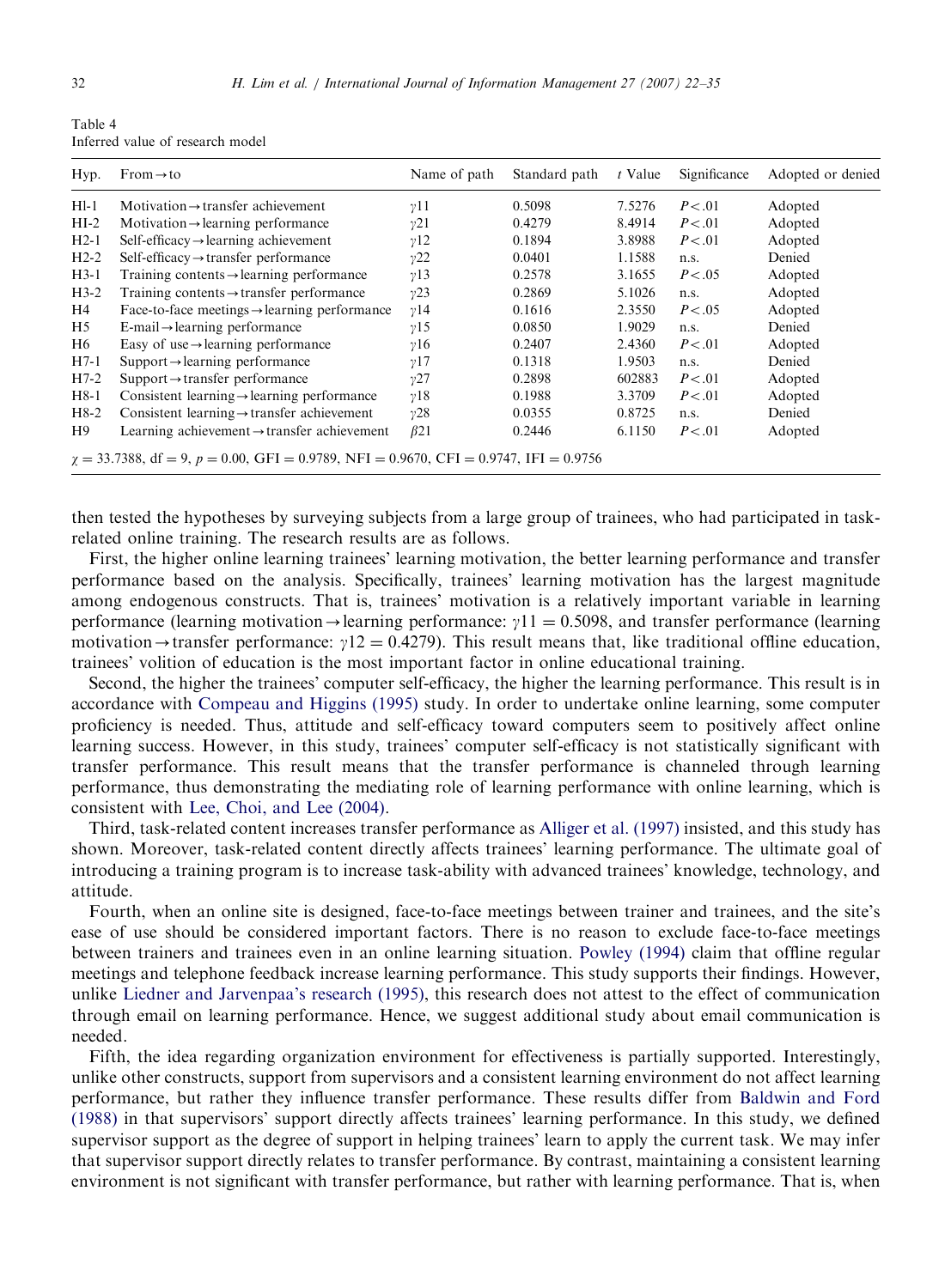<span id="page-11-0"></span>the organization environment emphasizes innovation, and the organization rewards trainees' self-development efforts, trainees learning performance will be higher.

Finally, from the perspective of online and traditional education, the traditional education factor is still important in online education. Trainees' motivation, face-to-face meetings and training contents directly affect learning performance. Specifically, motivation directly affects transfer performance, even though face-to-face meetings and training contents indirectly influence transfer performance. Ultimately, this study shows that effective virtual education or e-education needs ease of interaction, computer self-efficacy, and efficient communication in the virtual perspective as well as institutional factors such as support of seniors and continuous learning culture.

## References

- Adams, D. A., Nelson, R. R., & Todd, P. A. (1992). Perceived usefulness, ease of use, and usage of information technology: A replication. MIS Quarterly, 16(2), 227–247.
- Agarwal, R., & Prasad, J. (1997). The role of innovation characteristics and perceived voluntariness in the acceptance of information technologies. Decision Sciences, 28(3), 557–582.
- Alliger, G. M., Tannenbaum, S. I., Bennett, W., Jr., Traver, H. A., & Shotland, A. B. (1997). A meta-analysis of the relations among training criteria. Personnel Psychology, 50(2), 341–358.
- Baldwin, T. T., & Ford, J. K. (1988). Transfer of training: A review and directions for future research. Personnel Psychology, 41, 63–105.
- Bramley, P. (1991). Evaluating training effectiveness-translating theory into practice. McGraw-Hill Book Company.
- Cappel, J. J., & Hayen, R. L. (2004). Evaluating e-learning: A case study. Journal of Computer Information Systems, 44(4), 49–56.
- Carnevale, A. P., & Schulz, E. R. (1990). Evaluation practices. Training and Development Journal, 44, 23–29.
- Chau, Y. K. (1996). An Empirical Assessment of a Modified Technology Model. Journal of Management Information Systems, 13(2), 185–204.
- Chou, H., & Wang, T. (2000). The influence of learning style and training method on self-efficacy and learning performance in WWW Homepage Design Training. International Journal of Information Management, 20, 455–472.
- Christensen, G. E. (1987). Successful implementation of decision support systems: An empirical investigation of usage intentions and behavior. Doctoral Dissertation. Los Angeles: University of California.
- Collis, B. (1995). Anticipating the impact of multimedia in education: Lessons from the literature. Computers in Adult Education and Training, 2, 136–149.
- Compeau, D. R., & Higgins, C. A. (1995). Computer self-efficacy: Development of a measure and initial test. MIS Quarterly, 19, 189–211.
- Daft, R. L., & Lengel, R. H. (1986). Organizational information requirements, media richness and structural design. Management Science, 32(2), 554–571.
- Davis, F. D. (1989). Perceived usefulness, perceived ease of use, and user acceptance of information technology. MIS Quarterly, 13(3), 319–340.
- Davis, F. D. (1993). User acceptance of information technology: System characteristics, user perceptions and behavioral impacts. International Journal of Man-Machine Studies, 38(3), 475–487.
- DeSimone, R. D., & Harris, D. M. (1998). Human resource development (2nd ed.). Dryden.
- Dougla, D. E., & Van Der Vyver, G. (2004). Effectiveness of e-learning course materials for learning database management systems: An experimental investigation. Journal of Computer Information Systems, 44(4), 41–48.
- Eden, W. B., & Ravid, G. (1982). Pygmalion versus self-expectancy: Effects of instructor and self-expectancy on trainee performance. Organizational Behavior and Human Performance, 30, 351–364.
- Ford, J. K., & Wroten, S. P. (1984). Introducing new methods for conducting training evaluation and for linking training evaluation to program redesign. Personnel Psychology, 37, 651–665.
- Giddens, A. (1976). New rules of sociological method. Hutchinson, Basic Books.
- Gist, M. E., Shwoerer, C., & Rosen, B. (1989). Effects of alternative training methods on self-efficacy and performance in computer software training. Journal of Applied Psychology, 74, 884–891.
- Gist, M. E., Stevens, C. K., & Bavetta, A. G. (1991). Effects of self-efficacy and post-training intervention on the acquisition and maintenance of complex interpersonal skills. Personnel Psychology, 44, 837–861.
- Grove, D. A., & Ostroff, C. (1991). Program evaluation. In K. N. Wexley (Ed.), Developing human resources. BNA Books.
- Hicks, W. D., & Klimoski, R. J. (1987). Entry into training outcomes: A field experiment. Academy of Management Journal, 30, 542–552.
- Hill, T., Smith, N., & Mann, M. (1987). Role of efficacy expectations in predicting the decision to use advanced technologies: The case of computers. Journal of Applied Psychology, 72, 307–313.
- Hu, P. J., Chau, P. Y. K., Liu Sheng, O. R., & Tam, K. Y. (1999). Examining the technology acceptance model using physician acceptance of telemedicine technology. Journal of Management Information Systems, 16(2), 91–112.
- Ijab, M. T., & Anwar, R. (2004). Teaching and learning of e-commerce course via hybrid e-learning model in Unitar. Journal of Electronic Commerce in Organizations, 2(2), 82–98.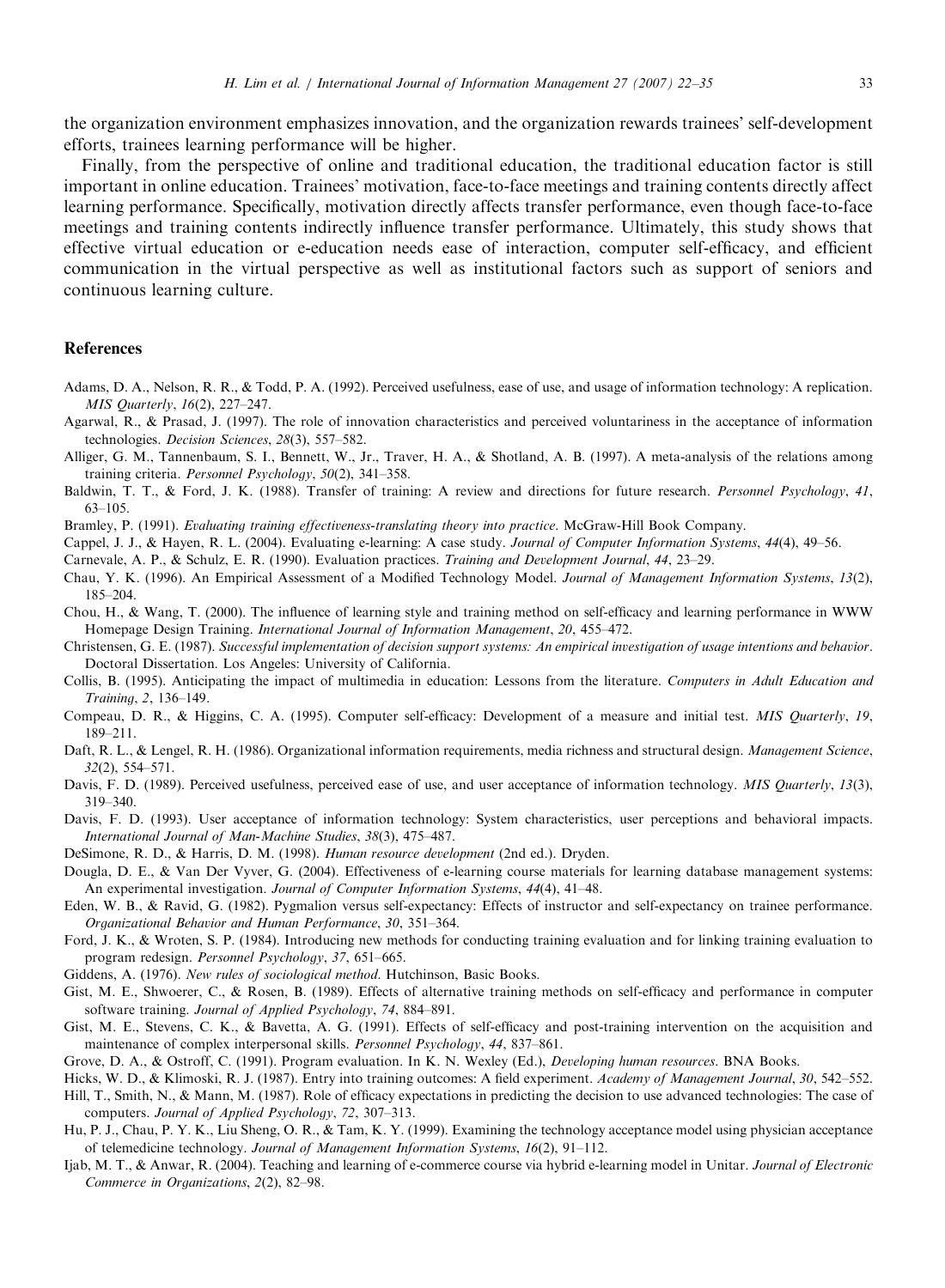- <span id="page-12-0"></span>King, R. C., & Xia, W. (1997). Media appropriateness: Effects of experience on communication media choice. Decision Sciences, 28(4), 877–910.
- Kodama, M. (2001). Distance learning using video terminals—An empirical study. International Journal of Information Management, 21, 227–243.
- Kreiger, K., Ford, J. K., & Salas, E. (1993). Application of cognitive, skill-based, and affective theories of learning outcomes to new methods of training evaluation. Journal of Applied Psychology, 78, 311–328.
- Latchem, C., Mitchell, J., & Atkinson, R. (1994). ISDN-based videoconferencing in Australian tertiary education. In R. Mason, & P. Bacsich (Eds.), ISDN: Applications in education and training (pp. 99–113). Institution of Electrical Engineers.
- Leduchwicz, T. (1982). Trainer role and effectiveness: A review of the literature. International Journal of Manpower, 3, 2–9.
- Lee, D. H. (1995). The relationship of Learning and Transfer in Organization Training Program. Doctoral Dissertation, Sungkyunkwan University.
- Lee, S., Choi, J., & Lee, S. (2004). The impact of a third-Party assurance seal in customer purchasing intention. Journal Internet Commerce, 3(2), 33–51.
- Leidner, D. E., & Jarvenpaa, S. L. (1995). The use of information technology to enhance management school education: A theoretical view. MIS Quarterly, 1, 265-291.
- Mathieu, J. E., Tannenbaum, S. I., & Salas, D. (1992). Influences of individual and situational characteristics on measures of training effectiveness. Academy of Management Journal, 35, 828–847.
- Neville, K., Heavin, C., & Walsh, E. (2005). A case in customizing e-learning. Journal of Information Technology, 20(2), 117–129.
- Noe, R. A. (1986). Trainees' attributes and attitudes: Neglected influences on training effectiveness. Academy of Management Review, 11, 736–749.
- Noe, R. A., & Schmitt, N. (1986). The influence of trainee attitudes on training effectiveness: That of a model. Personnel Psychology, 39, 497–523.
- Nunnally, J. C. (1978). Psychometric theory (2nd ed.). McGraw-Hill.
- Ong, C., Lai, J., & Wang, Y. (2004). Factors affecting engineers? Acceptance of asynchronous E-learning systems in high-tech companies. Information & Management, 41(6), 795–804.
- Orlikowski, W. J. (1992). The duality of technology: Rethinking the concept of technology in organization. Organization Science, 3(3), 398–427.
- Parikh, M., & Verma, S. (2002). Utilizing internet technologies to support learning: An empirical analysis. International Journal of Information Management, 22, 27–46.
- Piccoli, G., Ahmad, R., & Ives, B. (2001). Web-based virtual learning environments: A research framework and a preliminary assessment of effectiveness in basic IT skills training. MIS Quarterly, 25(4), 401–426.
- Powley, R. L. (1994). The effectiveness of electronic and telecommunications tutoring on distance education students' completion rates learning outcomes, time to complete and their motivation to participate in future distance education programs (electronic tutoring). The Florida State University.
- Randall, S. (1982). Communication and performance in the real world, simulation and lLaboratory. American Psychological Convention, Washington, DC: August 27.
- Robinson, K. A. (1985). Handbook of training management. Kogan Page.
- Rouiller, J. Z., & Goldstein, I. L. (1993). The relationship between organizational transfer climate and positive transfer of training. Human Resource Development Quarterly, 4, 377–390.
- Sevilla, C., & Wells, T. D. (1988). Contracting to ensure training transfer. Training & Development, 10–11.
- Theakston, C. (1999). How Technology Might Aid Distance-learning MBA Students: Using Durham University Business School As a Case-study. International Journal of Information Management, 19, 413–417.
- Tracey, J. B., Tannenbaum, S. I., & Kavanagh, M. J. (1995). Applying trained skills on the job: The importance of the work environment. Journal of Applied Psychology, 80, 239–252.
- Venkatesh, V., & Davis, F. D. (1996). A Model of the antecedents of perceived ease of use: Development and test. *Decision Sciences*, 27(3), 451–481.
- Venkatesh, V., & Davis, F. D. (2000). A theoretical extension of the technology acceptance Model: Four longitudinal field studies. Management Science, 46(2), 186–204.
- Wells, F. S., & Kick, R. C. (1996). Enhancing teaching and learning in higher education with a total multimedia approach.
- Wild, R. H., Griggs, K. A., & Downing, T. (2002). A framework for e-learning as a tool for knowledge management. Industrial Management & Data Systems, 102(7), 371–380.
- Zhang, D., & Zhou, L. (2003). Enhancing e-learning with interactive multimedia. Information Resources Management Journal, 16(4), 1–14.
- Zhang, D., Zhou, L., Briggs, R., & Nunamaker, J. (2006). Instructional video in e-learning: Assessing the impact of interactive video on learning effectiveness. Information & Management, 43(1), 15–27.

Hyochang Lim [\(lhc6688@bu.ac.kr](mailto:lhc6688@bu.ac.kr)) is an assistant professor at Baekseok University, Cheonan, Korea. He holds a Ph.D. from Sogang University, Seoul, Korea. He has published more than 30 papers in national and international journals including Asia Pacific Journal of Tourism Research, Korean Management Review, Daehan Journal of Business, Review of Business and Economics, and Korean Personnel Administration. His research interests deal with e-learning, trust, and human resource development.